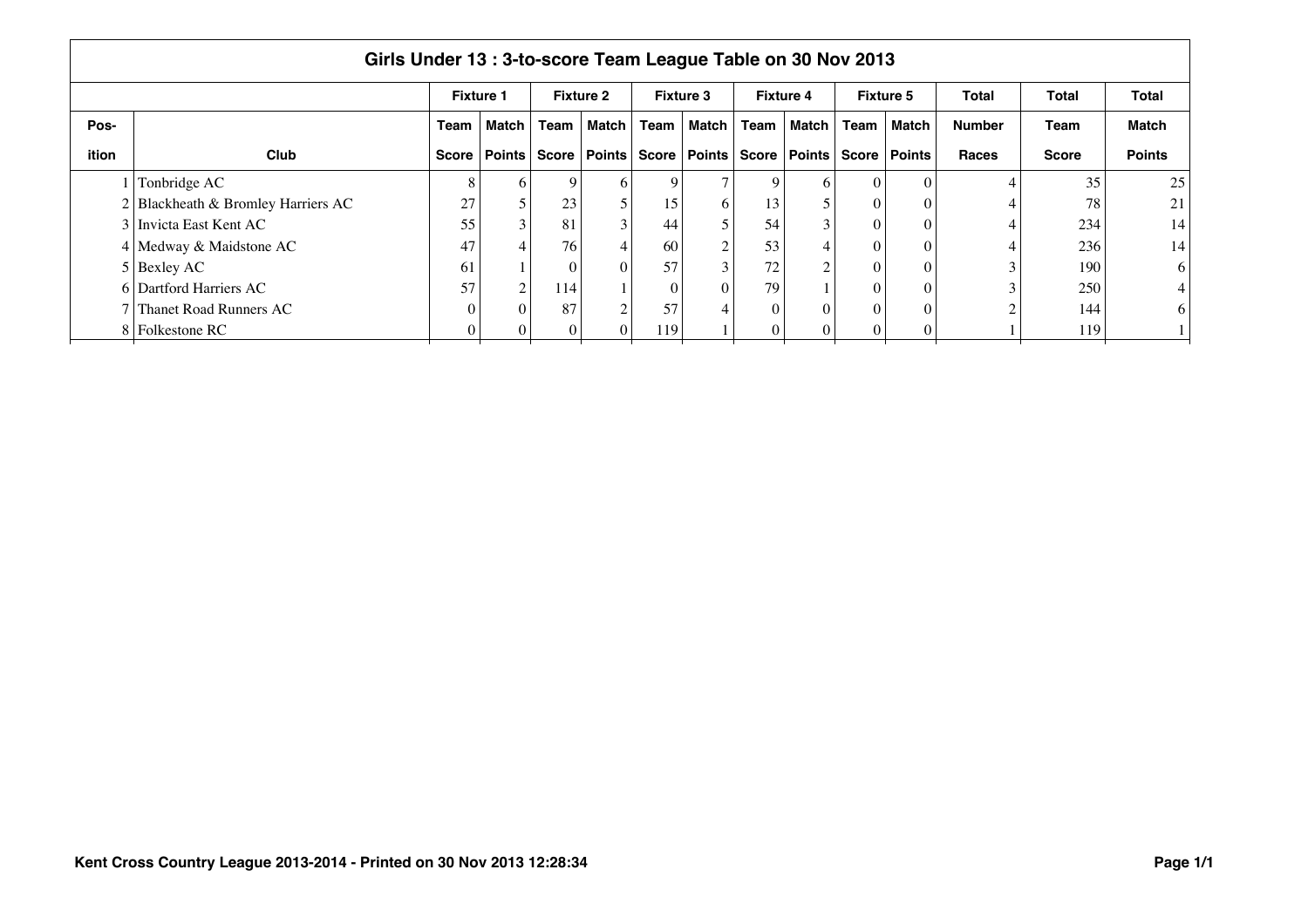|              | Boys Under 13: 3-to-score Team League Table on 30 Nov 2013 |                  |                |       |                  |      |                          |          |                  |                |                  |               |              |                 |  |
|--------------|------------------------------------------------------------|------------------|----------------|-------|------------------|------|--------------------------|----------|------------------|----------------|------------------|---------------|--------------|-----------------|--|
|              |                                                            | <b>Fixture 1</b> |                |       | <b>Fixture 2</b> |      | <b>Fixture 3</b>         |          | <b>Fixture 4</b> |                | <b>Fixture 5</b> | Total         | Total        | Total           |  |
| Pos-         |                                                            | Team             | Match I        | Team  | <b>Match</b>     | Team | Match                    | Team     | Match            | Team           | Match            | <b>Number</b> | Team         | <b>Match</b>    |  |
| <b>ition</b> | Club                                                       | Score            | Points         | Score | <b>Points</b>    |      | Score   Points           |          | Score   Points   | <b>Score</b>   | <b>Points</b>    | <b>Races</b>  | <b>Score</b> | <b>Points</b>   |  |
|              | Blackheath & Bromley Harriers AC                           | Q                |                | 17    |                  | 8    | 8                        |          | 6                | $\Omega$       |                  |               | 42           | 28              |  |
|              | Tonbridge AC                                               | 52               | 3              | 14    | 8                | 40   | 6                        | 29       |                  | $\theta$       |                  |               | 135          | 22              |  |
|              | 3 Medway & Maidstone AC                                    | 44               |                | 74    |                  | 55   |                          | 58       | 3                | $\Omega$       |                  |               | 231          | 18              |  |
|              | Thanet Road Runners AC                                     | 40               | 6.             | 80    | 4                | 71   | $\overline{\mathcal{A}}$ | -41      | 4                | $\theta$       |                  |               | 232          | 18              |  |
|              | $5$ Bexley AC                                              | 102              |                | 106   | 2                | 97   | $\sim$                   | 90       | $\mathcal{L}$    | $\Omega$       |                  |               | 395          | 7 <sup>1</sup>  |  |
|              | 6 Invicta East Kent AC                                     | 52               | $\overline{4}$ | -66   | 6                | 40   | −                        | 0        | $\theta$         | $\overline{0}$ |                  |               | 158          | 17 <sup>1</sup> |  |
|              | 7 Dartford Harriers AC                                     | 77               | ⌒              | 99    | $\mathcal{E}$    | 85   | $\bigcap$                | $\Omega$ | $\Omega$         | $\Omega$       |                  |               | 261          | 8 <sup>1</sup>  |  |
|              | 8 Folkestone RC                                            |                  |                | 109   |                  | 118  |                          | 102      |                  |                |                  |               | 329          | 3 <sup>1</sup>  |  |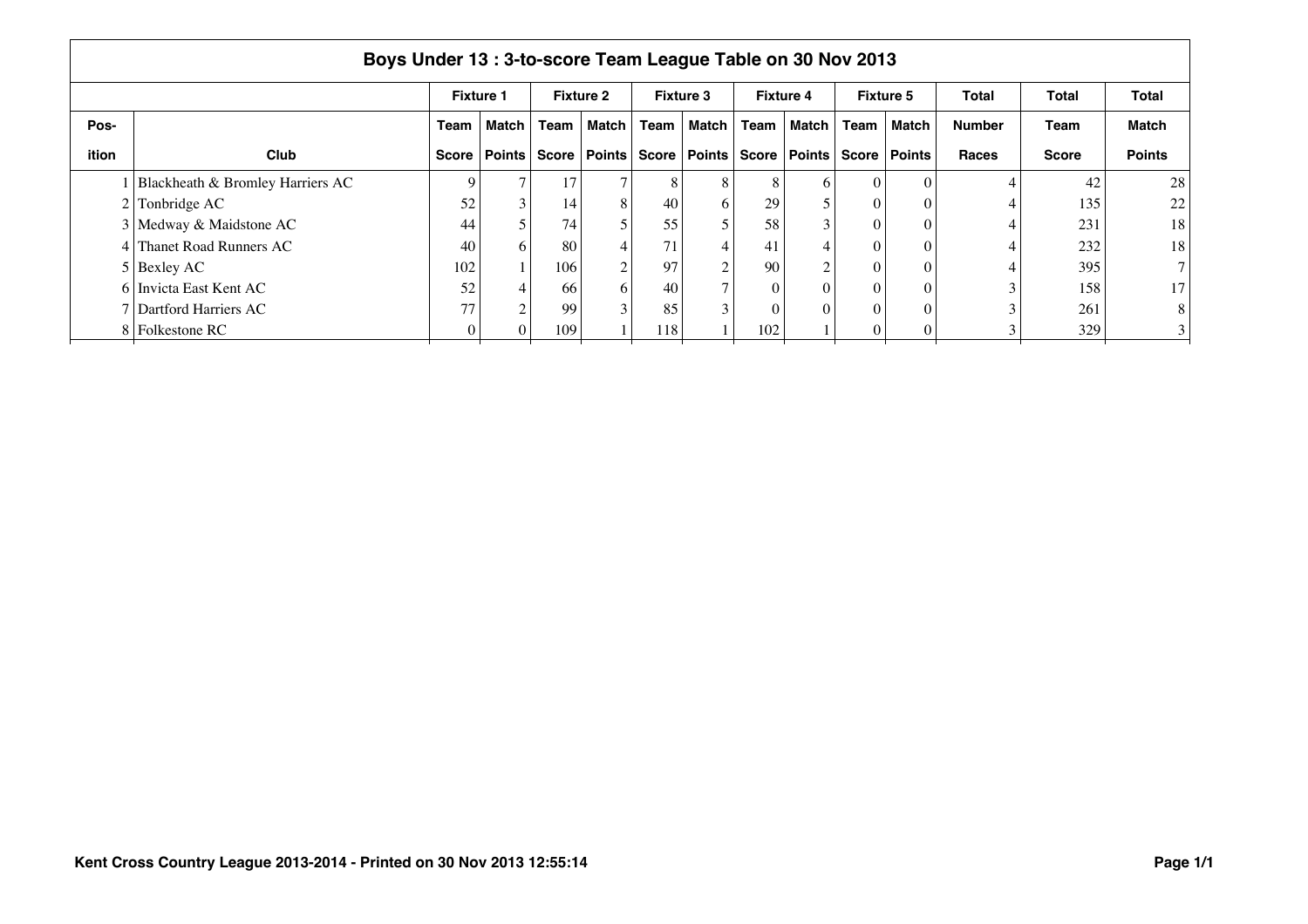| Girls Under 15:3-to-score Team League Table on 30 Nov 2013 |                                  |                  |               |              |                  |                 |                  |      |                  |          |                  |               |              |                |
|------------------------------------------------------------|----------------------------------|------------------|---------------|--------------|------------------|-----------------|------------------|------|------------------|----------|------------------|---------------|--------------|----------------|
|                                                            |                                  | <b>Fixture 1</b> |               |              | <b>Fixture 2</b> |                 | <b>Fixture 3</b> |      | <b>Fixture 4</b> |          | <b>Fixture 5</b> | Total         | Total        | <b>Total</b>   |
| Pos-                                                       |                                  | Team             | Match I       | Team         | Match            | Team            | Match            | Team | Match            | Team     | Match            | <b>Number</b> | Team         | <b>Match</b>   |
| ition                                                      | <b>Club</b>                      | Score            | <b>Points</b> | <b>Score</b> | Points           |                 | Score   Points   |      | Score   Points   | Score    | ∣ Points         | Races         | <b>Score</b> | <b>Points</b>  |
|                                                            | Blackheath & Bromley Harriers AC |                  | Ξ             | 9            |                  | 9               | <sub>6</sub>     |      | 6                | 0        |                  |               | 40           | 26             |
|                                                            | 2 Invicta East Kent AC           | 32               | 6             | 33           |                  | 26 <sub>1</sub> |                  | 36   |                  | 0        |                  |               | 127          | 21             |
|                                                            | $3$ Tonbridge AC                 | 36               |               | 32           | 6                | 44              | 4                | 60   | $\sim$           | 0        |                  |               | 172          | 17             |
|                                                            | 4 Dartford Harriers AC           | 45               |               | 36           |                  | 63              | ◠                | 37   | 4                | $\Omega$ |                  |               | 181          | 14             |
|                                                            | 5 Medway & Maidstone AC          | 64               | $\bigcap$     | 49           |                  | 47              |                  | 47   | $\sim$           | 0        |                  |               | 207          | 11             |
|                                                            | 6 Cambridge Harriers AC          | 59               | 3             | 111          |                  | $\Omega$        | $\Omega$         | 67   |                  | $\Omega$ |                  |               | 237          | 5 <sup>5</sup> |
|                                                            | Claremont School                 | 72               |               | 85           |                  |                 |                  |      |                  |          |                  |               | 228          | $\overline{4}$ |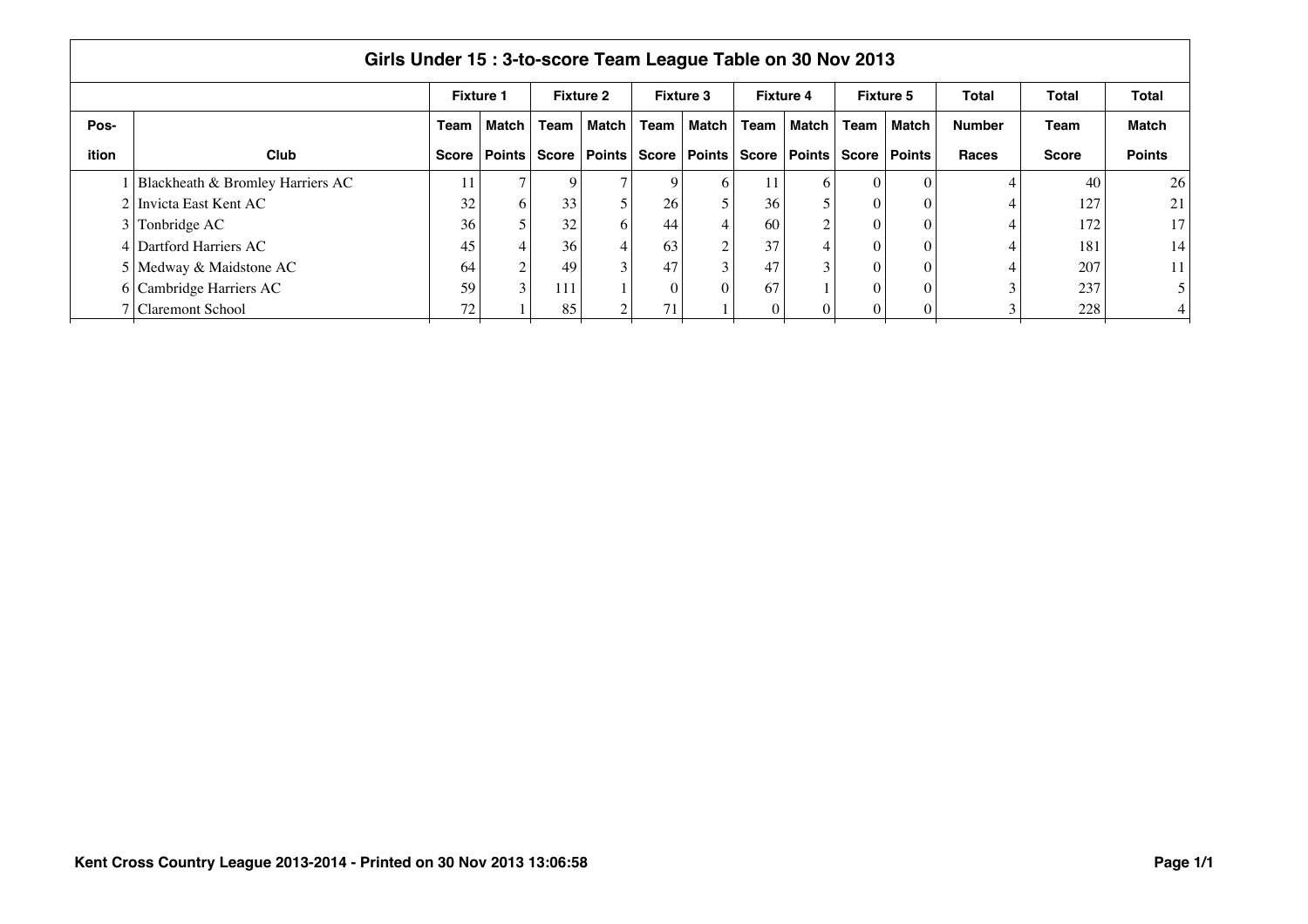| Boys Under 15: 3-to-score Team League Table on 30 Nov 2013 |                                      |      |                  |      |                  |          |                                 |      |                                 |          |                  |               |              |                 |
|------------------------------------------------------------|--------------------------------------|------|------------------|------|------------------|----------|---------------------------------|------|---------------------------------|----------|------------------|---------------|--------------|-----------------|
|                                                            |                                      |      | <b>Fixture 1</b> |      | <b>Fixture 2</b> |          | Fixture 3                       |      | <b>Fixture 4</b>                |          | <b>Fixture 5</b> | Total         | Total        | Total           |
| Pos-                                                       |                                      | Team | Match            | Team | Match            | Team     | Match I                         | Team | Match                           | Team     | Match            | <b>Number</b> | Team         | Match           |
| ition                                                      | Club                                 |      | Score   Points   |      |                  |          | Score   Points   Score   Points |      | Score   Points   Score   Points |          |                  | <b>Races</b>  | <b>Score</b> | <b>Points</b>   |
|                                                            | Tonbridge AC                         |      |                  | 6.   |                  | 10       |                                 |      |                                 | 0        | $\Omega$         |               | 30           | 20              |
|                                                            | $2$ Blackheath & Bromley Harriers AC | 22   | $\overline{4}$   | 24   |                  | 15       | 4                               | 18   |                                 | $\Omega$ | $\Omega$         |               | 79           | 16 <sub>1</sub> |
|                                                            | 3 Beech Grove Academy                | 55   | $\Omega$         | 56   |                  | 40       | $\sim$                          | 47   | $\sim$                          | $\Omega$ |                  |               | 198          | 8               |
|                                                            | 4 Medway & Maidstone AC              | 64   |                  | 71   |                  | 38       |                                 | 42   |                                 |          |                  |               | 215          | 8               |
|                                                            | 5 Cambridge Harriers AC              | 39   | 3                | 31   |                  | $\theta$ | 0                               | 52   |                                 |          |                  |               | 122          |                 |
|                                                            | 6 Invicta East Kent AC               |      | $\Omega$         |      |                  | 98       |                                 |      |                                 |          |                  |               | 98           |                 |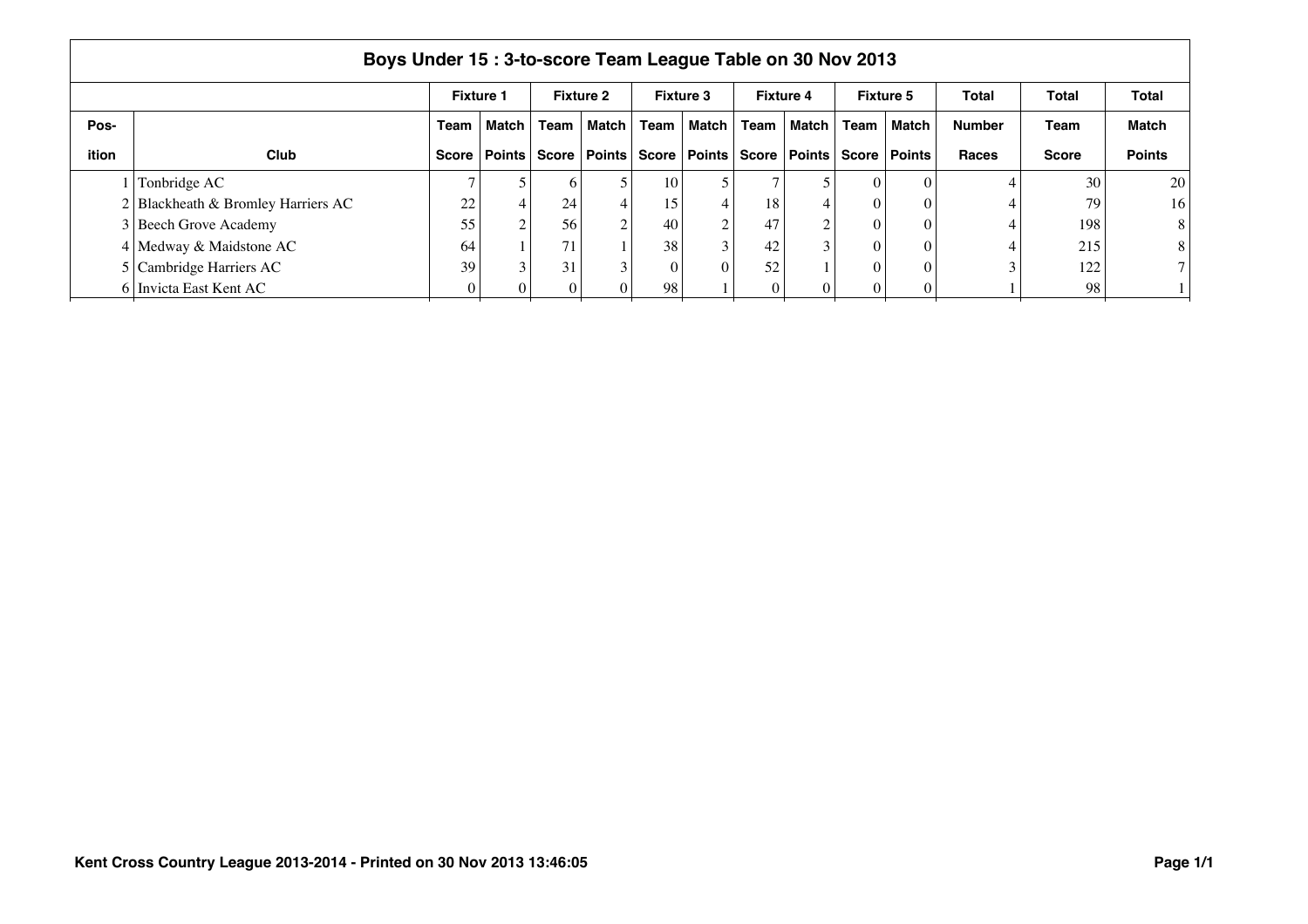|       | Women Under 17: 3-to-score Team League Table on 30 Nov 2013 |                  |                        |      |                  |                 |                         |      |                        |          |                  |               |              |                 |
|-------|-------------------------------------------------------------|------------------|------------------------|------|------------------|-----------------|-------------------------|------|------------------------|----------|------------------|---------------|--------------|-----------------|
|       |                                                             | <b>Fixture 1</b> |                        |      | <b>Fixture 2</b> |                 | <b>Fixture 3</b>        |      | <b>Fixture 4</b>       |          | <b>Fixture 5</b> | Total         | Total        | Total           |
| Pos-  |                                                             | Team             | Match I                | Team | Match I          | Team            | Match                   | Team | Match I                | Team     | Match            | <b>Number</b> | Team         | <b>Match</b>    |
| ition | <b>Club</b>                                                 |                  | Score   Points   Score |      |                  |                 | Points   Score   Points |      | Score   Points   Score |          | Points           | <b>Races</b>  | <b>Score</b> | <b>Points</b>   |
|       | Invicta East Kent AC                                        | 12               | 4                      | 15   |                  | 9               |                         | 15   | 3                      | $\theta$ |                  |               | 51           | 14              |
|       | 2 Blackheath & Bromley Harriers AC                          | 17               | 3                      | 18   | 3                | 20 <sup>1</sup> | $\sim$                  | 12   | 4                      | $\Omega$ |                  |               | 67           | 12 <sub>1</sub> |
|       | $3$ Tonbridge AC                                            | 30 <sub>1</sub>  | $\sim$                 | 30   | $\sim$           | 38 <sub>1</sub> |                         | 32   | 2                      | $\Omega$ |                  |               | 130          | 7 <sub>1</sub>  |
|       | 4 Sevenoaks School                                          | 69               |                        |      | 0                | $\Omega$        |                         | 47   |                        | 0        | $\Omega$         |               | 116          | 2 <sub>1</sub>  |
|       | 5 Bexley AC                                                 |                  |                        | 42   |                  |                 |                         |      | 0                      |          |                  |               | 42           |                 |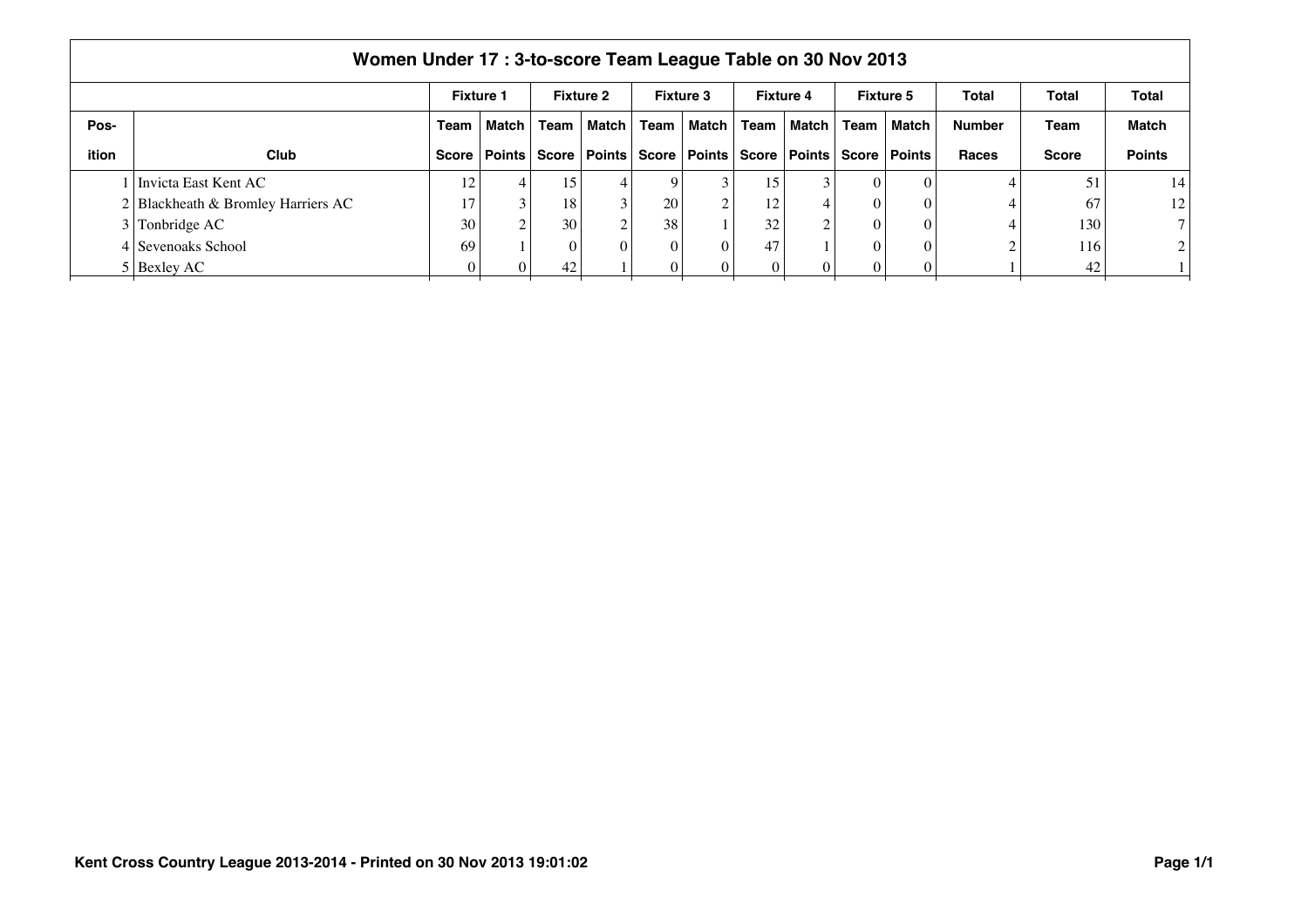|       | Women Under 20: 3-to-score Team League Table on 30 Nov 2013                                                                 |  |              |      |         |    |              |           |          |      |                                                                                    |               |                 |               |
|-------|-----------------------------------------------------------------------------------------------------------------------------|--|--------------|------|---------|----|--------------|-----------|----------|------|------------------------------------------------------------------------------------|---------------|-----------------|---------------|
|       | Total<br><b>Fixture 1</b><br><b>Fixture 3</b><br><b>Fixture 5</b><br>Total<br>Total<br><b>Fixture 2</b><br><b>Fixture 4</b> |  |              |      |         |    |              |           |          |      |                                                                                    |               |                 |               |
| Pos-  |                                                                                                                             |  | Team   Match | Team | Match I |    | Team   Match | Team      | ∣Match I | Team | ∣ Match                                                                            | <b>Number</b> | Team            | <b>Match</b>  |
| ition | Club                                                                                                                        |  |              |      |         |    |              |           |          |      | Score   Points   Score   Points   Score   Points   Score   Points   Score   Points | <b>Races</b>  | <b>Score</b>    | <b>Points</b> |
|       | Tonbridge AC                                                                                                                |  |              |      |         | 0  |              |           |          | 01   |                                                                                    |               |                 |               |
|       | 2 Blackheath & Bromley Harriers AC                                                                                          |  |              |      |         | 01 |              | <b>20</b> |          |      |                                                                                    |               | 20 <sub>1</sub> |               |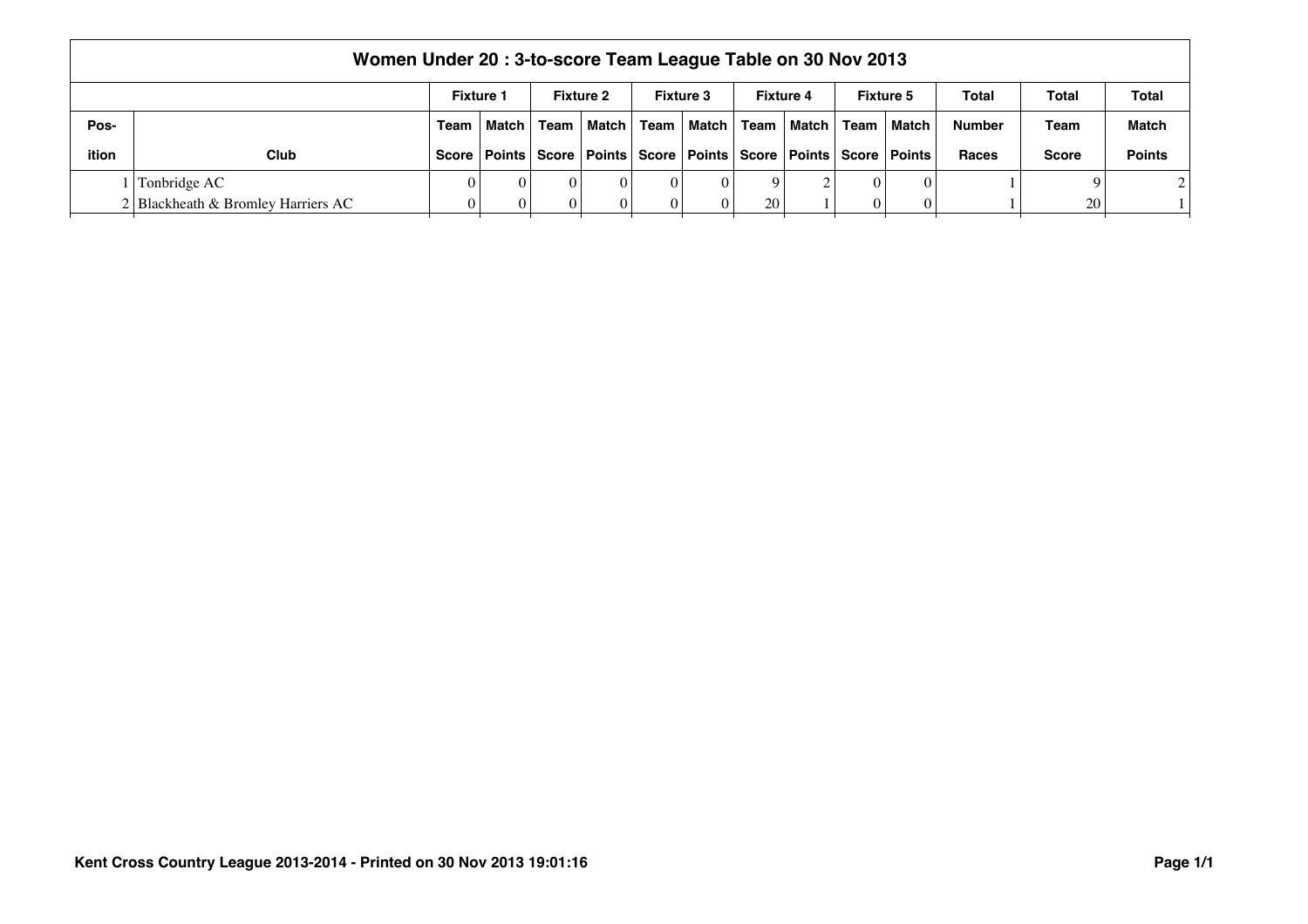|              | Men Under 17 : 3-to-score Team League Table on 30 Nov 2013 |                  |               |              |                  |      |                  |              |                  |          |                  |               |              |                |  |
|--------------|------------------------------------------------------------|------------------|---------------|--------------|------------------|------|------------------|--------------|------------------|----------|------------------|---------------|--------------|----------------|--|
|              |                                                            | <b>Fixture 1</b> |               |              | <b>Fixture 2</b> |      | <b>Fixture 3</b> |              | <b>Fixture 4</b> |          | <b>Fixture 5</b> | Total         | Total        | Total          |  |
| Pos-         |                                                            | Team             | Match I       | Team         | <b>Match</b>     | Team | Match            | Team         | Match I          | Team     | Match            | <b>Number</b> | <b>Team</b>  | <b>Match</b>   |  |
| <b>ition</b> | <b>Club</b>                                                | <b>Score</b>     | <b>Points</b> | <b>Score</b> | <b>Points</b>    |      | Score   Points   | <b>Score</b> | Points Score     |          | <b>Points</b>    | Races         | <b>Score</b> | <b>Points</b>  |  |
|              | Tonbridge AC                                               | 12               | 8             | 15           |                  |      |                  | 13           | 6                | $\Omega$ |                  |               | 48           | 24             |  |
|              | Blackheath & Bromley Harriers AC                           | 25               |               | 22           | 4                | 24   | 4                | 20           | 5                | $\theta$ |                  |               | 91           | 20             |  |
|              | 3 Invicta East Kent AC                                     | 46               |               | 38           | 2                | 37   |                  | 26           | 4                | $\theta$ |                  |               | 147          | 14             |  |
|              | $4$ Bexley AC                                              | 46               | 6             | 30           | 3                | 38   |                  | 35           | 3                | $\Omega$ |                  |               | 149          | 14             |  |
|              | 5 Dartford Harriers AC                                     | 69               | $\sim$        |              | 0                | 72   |                  | 69           |                  | $\Omega$ |                  |               | 210          | 5 <sup>1</sup> |  |
|              | 6 Sevenoaks School                                         | 64               |               |              | 0                |      |                  | 59           | $\overline{2}$   | $\theta$ |                  |               | 123          | 6              |  |
|              | 7 Cambridge Harriers AC                                    | 77               | $\sim$        | 83           |                  |      |                  | $\Omega$     | $\Omega$         | $\Omega$ |                  |               | 160          | $\overline{3}$ |  |
|              | 8 Medway & Maidstone AC                                    | 139              |               |              |                  |      |                  |              | $\theta$         | $\Omega$ |                  |               | 139          |                |  |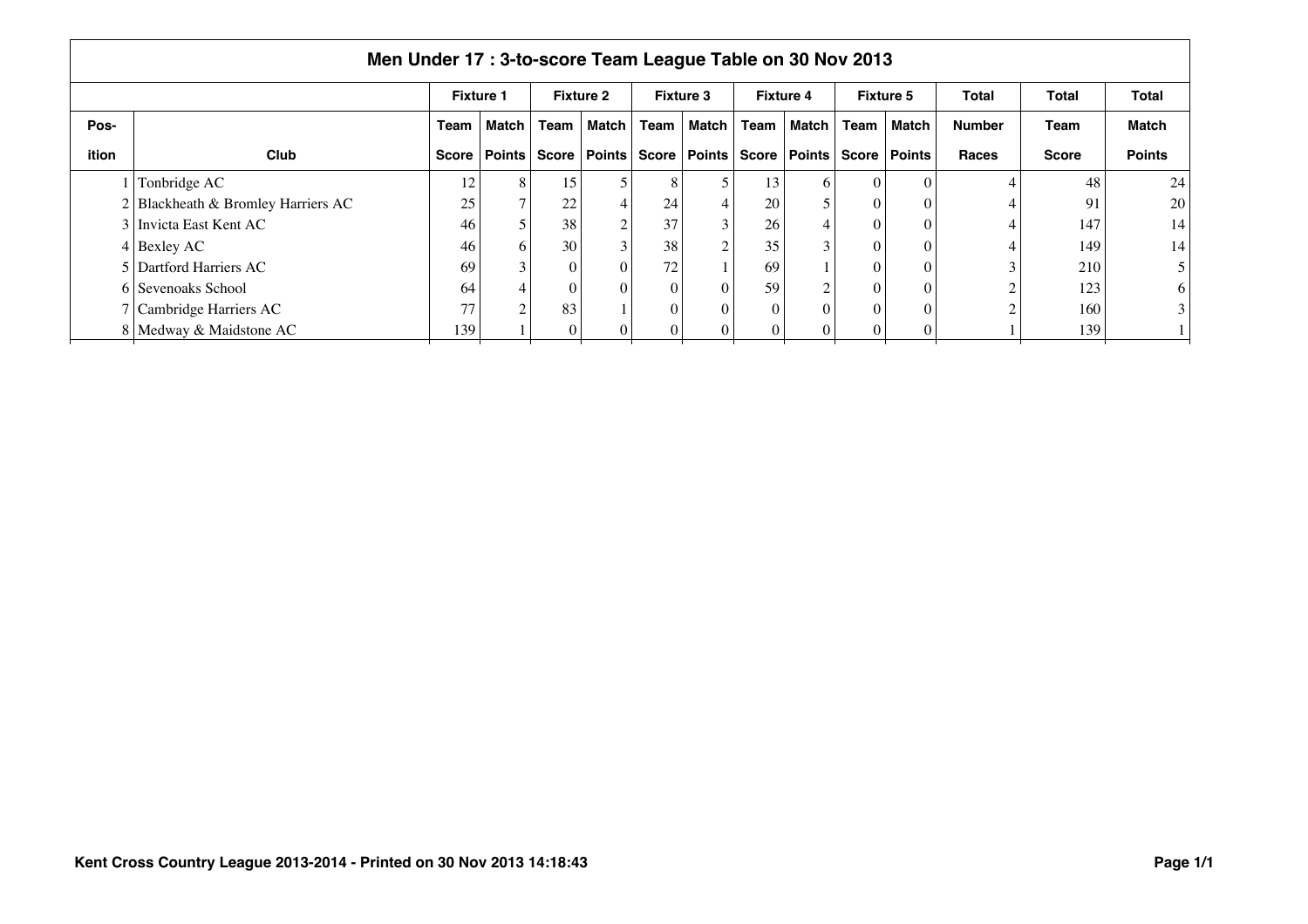|       | Men Under 20: 3-to-score Team League Table on 30 Nov 2013                                                                   |  |                     |                                                                                    |         |    |              |      |           |      |         |               |              |               |
|-------|-----------------------------------------------------------------------------------------------------------------------------|--|---------------------|------------------------------------------------------------------------------------|---------|----|--------------|------|-----------|------|---------|---------------|--------------|---------------|
|       | Total<br><b>Fixture 1</b><br><b>Fixture 2</b><br><b>Fixture 3</b><br><b>Fixture 4</b><br><b>Fixture 5</b><br>Total<br>Total |  |                     |                                                                                    |         |    |              |      |           |      |         |               |              |               |
| Pos-  |                                                                                                                             |  | Team   Match   Team |                                                                                    | Match I |    | Team   Match | Team | ∣ Match I | Team | ∣ Match | <b>Number</b> | Team         | <b>Match</b>  |
| ition | <b>Club</b>                                                                                                                 |  |                     | Score   Points   Score   Points   Score   Points   Score   Points   Score   Points |         |    |              |      |           |      |         | <b>Races</b>  | <b>Score</b> | <b>Points</b> |
|       | Beech Grove Academy                                                                                                         |  |                     | 16.                                                                                |         | 31 |              |      |           |      |         |               | 64           |               |
|       | $2$ Tonbridge AC                                                                                                            |  |                     |                                                                                    |         | 8  |              |      |           | 0 I  |         |               |              | $\gamma$      |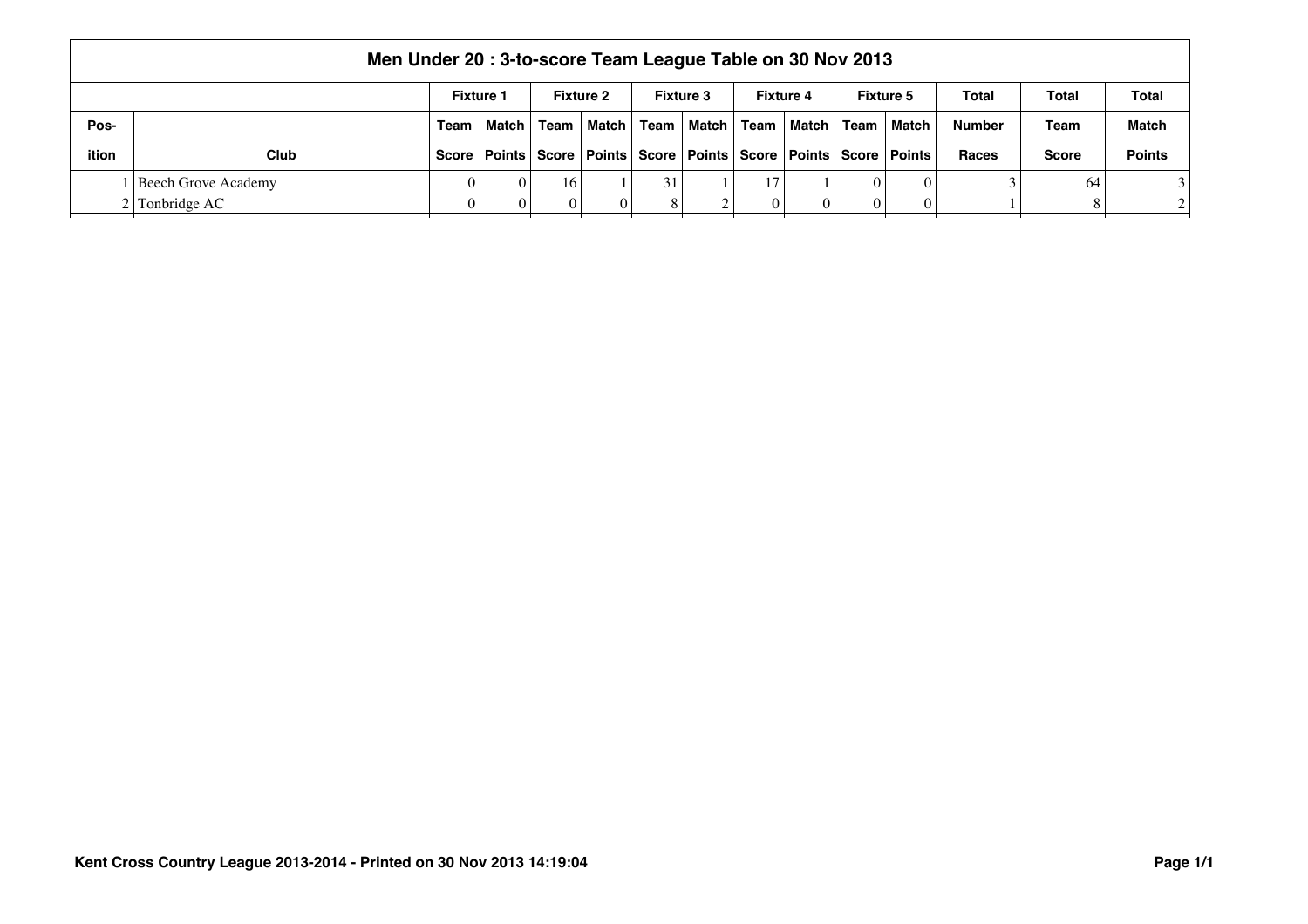| Senior Men: 4-to-score Team League Table on 30 Nov 2013 |                                     |              |                  |              |                  |                  |                  |              |                  |              |                  |               |              |                |
|---------------------------------------------------------|-------------------------------------|--------------|------------------|--------------|------------------|------------------|------------------|--------------|------------------|--------------|------------------|---------------|--------------|----------------|
|                                                         |                                     |              | <b>Fixture 1</b> |              | <b>Fixture 2</b> |                  | <b>Fixture 3</b> |              | <b>Fixture 4</b> |              | <b>Fixture 5</b> | Total         | <b>Total</b> | <b>Total</b>   |
| Pos-                                                    |                                     | <b>Team</b>  | Match            | Team         | <b>Match</b>     | Team             | <b>Match</b>     | Team         | Match            | <b>Team</b>  | Match            | <b>Number</b> | <b>Team</b>  | <b>Match</b>   |
| ition                                                   | Club                                | <b>Score</b> | Points           | <b>Score</b> | <b>Points</b>    |                  | Score   Points   | <b>Score</b> | Points           | <b>Score</b> | <b>Points</b>    | <b>Races</b>  | <b>Score</b> | <b>Points</b>  |
|                                                         | Tonbridge AC                        | 19           | 17               | 47           | 17               | $\theta$         | $\Omega$         | 29           | 17               | 0            | $\Omega$         |               | 95           | 51             |
| $\overline{c}$                                          | Medway & Maidstone AC               | 68           | 16               | 46           | 18               | $\theta$         | $\Omega$         | 44           | 15               | $\Omega$     |                  |               | 158          | 49             |
|                                                         | 3 Cambridge Harriers AC             | 83           | 15               | 71           | 16               | $\boldsymbol{0}$ | $\theta$         | 38           | 16               | $\theta$     | $\Omega$         |               | 192          | 47             |
| 4                                                       | Blackheath & Bromley Harriers AC    | 107          | 13               | 73           | 15               | $\theta$         | $\Omega$         | 103          | 13               | $\theta$     | $\Omega$         |               | 283          | 41             |
| 5                                                       | Dartford Harriers AC                | 106          | 14               | 152          | 12               | $\theta$         | $\Omega$         | 95           | 14               | $\theta$     | $\Omega$         |               | 353          | 40             |
| 6                                                       | Beckenham RC                        | 138          | 11               | 128          | 14               | $\mathbf{0}$     | $\Omega$         | 189          | 11               | $\theta$     | $\Omega$         |               | 455          | 36             |
|                                                         | Tunbridge Wells Harriers            | 241          | 8                | 186          | 10               | $\theta$         | $\Omega$         | 181          | 12               |              | $\bigcap$        |               | 608          | 30             |
| 8                                                       | <b>Bexley AC</b>                    | 115          | 12               | 213          | 8                | $\theta$         |                  | 262          | $\tau$           |              | $\Omega$         |               | 590          | 27             |
| 9                                                       | South Kent Harriers                 | 224          | 9                | 239          | 6                | $\Omega$         | $\Omega$         | 206          | 10               |              | $\bigcap$        |               | 669          | 25             |
| 10 <sup>10</sup>                                        | Folkestone RC                       | 257          | 7 <sub>1</sub>   | 141          | 13               | $\Omega$         | $\Omega$         | 338          | $\sqrt{2}$       |              | $\Omega$         |               | 736          | 22             |
|                                                         | Invicta East Kent AC                | 210          | 10               | 279          | $\overline{5}$   | $\theta$         | $\Omega$         | 296          | 4                | 0            | $\Omega$         |               | 785          | 19             |
| 12                                                      | University of Kent                  | 412          | $\overline{2}$   | 206          | 9                | $\Omega$         | $\Omega$         | 260          | 8                | $\Omega$     | $\Omega$         |               | 878          | 19             |
| 13 <sup>1</sup>                                         | Dartford Road Runners               | 295          | 5                | 315          | 4                | $\boldsymbol{0}$ | $\Omega$         | 239          | 9                | $\Omega$     | $\Omega$         |               | 849          | 18             |
|                                                         | 14 Greenwich Tritons Triathlon Club | 341          | $\overline{4}$   | 322          | 3                | $\boldsymbol{0}$ | $\theta$         | 284          | 5                | $\theta$     | $\Omega$         |               | 947          | 12             |
|                                                         | 15 Medway Triathlon Club            | 386          | 3                | 384          | $\overline{2}$   | $\theta$         | $\theta$         | 309          | 3                | $\theta$     | $\Omega$         |               | 1079         | 8              |
| 16                                                      | Paddock Wood AC                     | $\theta$     | $\boldsymbol{0}$ | 185          | 11               | $\theta$         | $\Omega$         | 281          | 6                | 0            | $\Omega$         |               | 466          | 17             |
| 17                                                      | Istead & Ifield Harriers            | 274          | 6                | 222          | $\overline{7}$   | $\theta$         | $\Omega$         | $\Omega$     | $\theta$         | 0            | $\Omega$         |               | 496          | 13             |
| 18                                                      | Sevenoaks AC                        | $\Omega$     | $\Omega$         | 412          |                  | $\theta$         |                  | 375          |                  |              | $\bigcap$        |               | 787          | $\overline{c}$ |
| 19                                                      | Ashford & District RRC              | 515          |                  | $\Omega$     | 0                | $\theta$         | 0                | $\Omega$     | $\overline{0}$   | $\Omega$     | $\Omega$         |               | 515          |                |